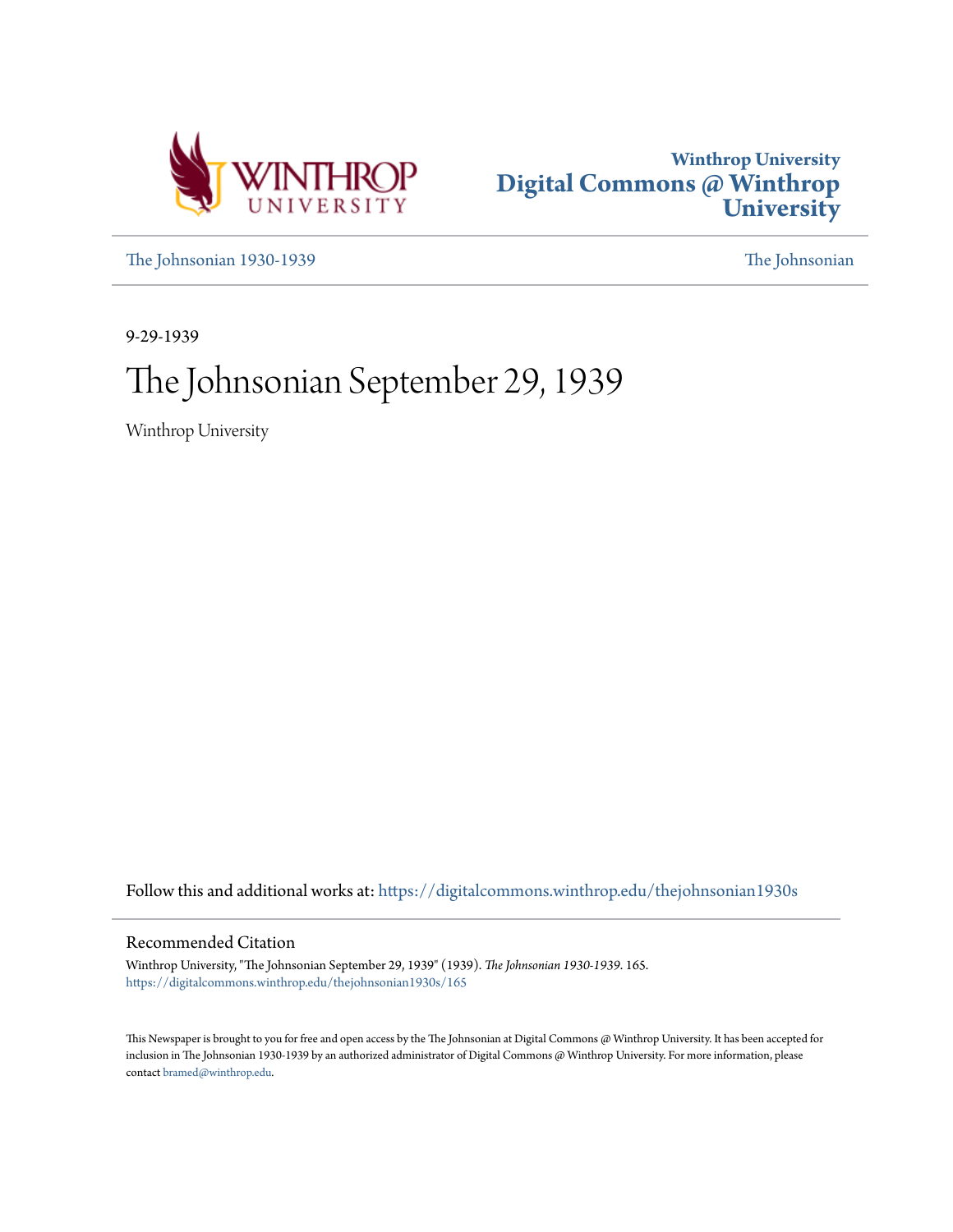OF WINTHROP COLLEGE

ROCK HILL, SOUTH CAROLINA, FRIDAY, SEPTRMBER 29, 1939

## **ACCENTING THE CAMPUS**

 $\mathcal{J}_{he}$ 

- Superintendents of high schools to be here.
- One hundred-five seniors practice teach at<br>Training school and Rock Hill High.
- Proctors announced by Kelly for '39-40 session.
- Frances Payne chosen "Freshman Beanty Queen".
- Harriett Wofford elected secretary of stu-<br>dent government council.
- Buckner plans physical examination of entire student bo idy.

# **Students' Loan 105 Seniors Fund Drive to Practice Peds Be Drafted First Term EXECUTE AND CONSULTER CONSULTER AN ACTION AND A distribution of the canonic and the canonic and the canonic of the canonic state of the canonic state of the canonic state of the canonic Manuscript And In Manuscript Consul**

**Debaters' League** 

**At Assembly** 

**84 Want Places** 

**In College Band** 

**Eleven Schools Here** 

For many means the column and colleges in South Carolina and North Caroline were present in the Artist control of the United States Marine band here

univer performances of the Medical political States Marine band the<br>Wednesday night.<br>Among the band groups attending the mattime or the averaling the simple<br>concern verte (Fig. 17. C., with 40<br>persent; vertey the Fig. acco

For Marine Band

Ninety-seem seniors are receiving actual teaching practice in Training School this semester and eight in Rock C. M. Mitchell, experiments of the C. M. T. S. Or these, primary level than the internalistic level, and the int

fifty-four on the high school level.<br>
Princey and intermediate studies of the conduction of the dead, Margaret Hunter, and<br>
dent-beschers are as follows:<br>
Prince and the school of the school of the school of the<br>
Margaret

eithen;<br>Third grade, Emma Lou Wil-<br>ams, Sederla Lott, Minule Grace

Watson; Music, Helen Wallace Mims, Polaric Christine Riley, Pourth grade, Ruth Griffic, Mil-dred Lawrence, Eleenor Rainwaler, Annie Lee Thomas, Frances

Allott;<br>Fifth<br>rds Elliott;<br>Frith grade, Martha Marior<br>Jordan, Margaret Stringfellow<br>Eleanora Edmonston, Alva Mc<br>Lellan, Alice Nisbet, Caroline Du

Leuten, 1974<br>Boss);<br>Sixth grade, Sara Haynie, Grace<br>Horton, Miriam Ezell, Elizabeth<br>Taibert, Anne Brown, Jane Ken edy;

nedy;<br>Seventh grade, Frances Adams,<br>Mary Foik, Helen Mixson, Mary<br>Crawford Cox, Frances Edwards,

(Continued on page sig)

## **MacFarland To Speak At Vespers**

Dr. R. A. MacFarland, pastor of<br>the Rock Hill First Baptist church<br>will speak on "High Ideals" at the<br>Sunday vespers in the amphithes<br>Ser at 6:30 o'clock.



Dr. MacFarland, who is in his ar at Rock Hill, has served<br>other college centers. He<br>is located the State Termyille, Va.,<br>is located the State Teach-<br>lilegv, at Lynchburg. Va., the bleg.; at Lynchburg, Va., the of Randolph-Macon college



**ChapelProctor Kelly Names Thirteen** Freshman Proctors; Old

**Force Serves Again** 

Lois McConnell, senior from<br>Derita, N. C., was elected<br>chief chapel proctor at a<br>meeting of the proctors Mon-<br>day in the parlors of Main<br>building.

building.<br>
Frankmen who have been chosened as a changed proctors for 1885-40,<br>
according to John G, Kelly, reg-intervalsed and the strength with<br>
strength with Brande Broghom, Eds.<br>
Wina Barr, Sarah Jean Sanders,<br>
Negry Di

and Eure Balley.<br>
Engelsen Balley.<br>
Konson: Amer Elizabeth Balley, Schonnell, Køte<br>
Kollows: Sealon: Amer Elizabeth Wheeler, Mary Scott Burges, Mary Schonley, Schonnell, Advocation Party<br>
Ruth Knight, Mildred Havird, and M

In "Example" Meet A typical informal discussion<br>was given by the Debaters' league at the anemably program Wednesday<br>day in the new auditorium. Winding the proposition, was the winner of<br>the dephasion was the winner of the debate on the que

solved it<br>there is unjustiment in his consideration and the last have greated to the Nederlands<br>of the state of the state of the state of the state of the state of<br>the state of the Nederlands with the consideration of the

## **To Raleigh Meet**

Several members of Debaters'<br>league, forenaic society, will attend the third annual North Caro-<br>lina student legislative assembly<br>Detector 37 and 28 at Raleigh, N.<br>C., according to Dr. Warren G.<br>C., according to Dr. Warre III COLLEGE LEARNING<br>prior and place in the College band, largest college band, largest college girls' band,<br>in the world, scenting to Mark Biddle director.<br>In the world, scenting to Mark Biddle director.<br>A few versences a

ment.<br>The assembly is appeared by<br>the Pi Kappa Delta society of<br>North Carolina State college.<br>Those who will represent Win-<br>throp will be announced later.

N

# Vivacious Frances Payne Chosen

 $\sum_{\substack{1 \text{ of } 0 \text{ prime} \\ 0 \text{ prime} \\ 0 \text{ prime} \\ 0 \text{ prime} \\ 0 \text{ prime} \\ 0 \text{ prime} \\ 0 \text{ prime} \\ 0 \text{ prime} \\ 0 \text{ prime} \\ 0 \text{ prime} \\ 0 \text{ prime} \\ 0 \text{ prime} \\ 0 \text{ prime} \\ 0 \text{ prime} \\ 0 \text{ prime} \\ 0 \text{ prime} \\ 0 \text{ prime} \\ 0 \text{ prime} \\ 0 \text{ prime} \\ 0 \text{ prime} \\ 0 \text{ prime} \\ 0 \text{ prime} \\ 0 \text{ prime} \\ 0 \text{ prime} \\ 0 \text{ prime} \\ 0 \text{ prime}$ 

"Perfect acoustics  $-$  best in the South," he enthusiastically

PHIZE PHI M. Wheeler, head of<br>the English department, is offering a prize to the member of his<br>English di class who submits the<br>best sonaet this semester.

U. S. Marine Band "Enjoys Encoring For Enthusiastic Winthrop

**EVALUATE BARK AND MOTHER CONTROL CONTROL** CONTROL CONTROL CONTROL CONTROL CONTROL CONTROL CONTROL CONTROL CONTROL CONTROL CONTROL CONTROL CONTROL CONTROL CONTROL CONTROL CONTROL CONTROL CONTROL CONTROL CONTROL CONTROL CO

## Winthrop's New Freshman Beauty Oueen Educators To **Gather Here October 17-19**

**Zirbes** to Lead Discussions; "New<br>Education" to Be Viewed

School superintendents and<br>principals from all over South Carolina have been invited to<br>attend the second annual con-<br>ference of state educational<br>jeaders to be held on the campus<br>of the conduction of the conduction<br>superi of the conference.

of the conference.<br>
pertment of education at Other State university, will again test<br>
State university, will again test<br>
State university, will again test<br>
discussion on "The New Educa-<br>
"The purpose of the conference."<br>
"

says Mr. Michell, "is to show the precise in the Training School precise in the Training School every cluster of the Training School every cluster control can year, forty-six schools were precised at the conference.<br>The pr

usines, 19 joined the ranks of navy<br>blue this fall. (and the ranks of navy<br>blue this fall. (and overveloring rankiely of the Training School gibtle choose<br>Winkbrop as their institution of Winkbrop and the ranking school a

### **Stephenson Receives Master Music Degree**

Miss Ruth Stephenson, as professor of volce and plano, re-<br>ceived her matter's degree in matter<br>since at the University of Michigan<br>this summer.<br>the three transfers of the higher the function of the three carrel as<br>for the signal discussion of thi

tion for 1939-40 by a student point<br>conducted Monday. She tiefested<br>Sylvia Ness, junior from Denmark.<br>Harriet was a freshman counter<br>selor, and treasurer of the sopha-<br>more class last year. She is now<br>secretary of the juni mted. commented.<br>The Greenville hand leader<br>thought the Marine Band was<br>"great". "Sousa never had a<br>bass section like that." he re-DEBATERS OBSERVE **CONSITY THE CONSIDER AN INSTERNATION**<br> **Contains on the "American Constitution" will be given in observance of Constitution Day by De-<br>
bater's league on Wednesday at<br>
4:15 in Cito hall. Each of the three-<br>
litterary soci** 

marked. WHEELER OFFERS SONNET

PRIZE

the Student Government association for 1939-40 by a student pole<br>conducted Monday. She defeated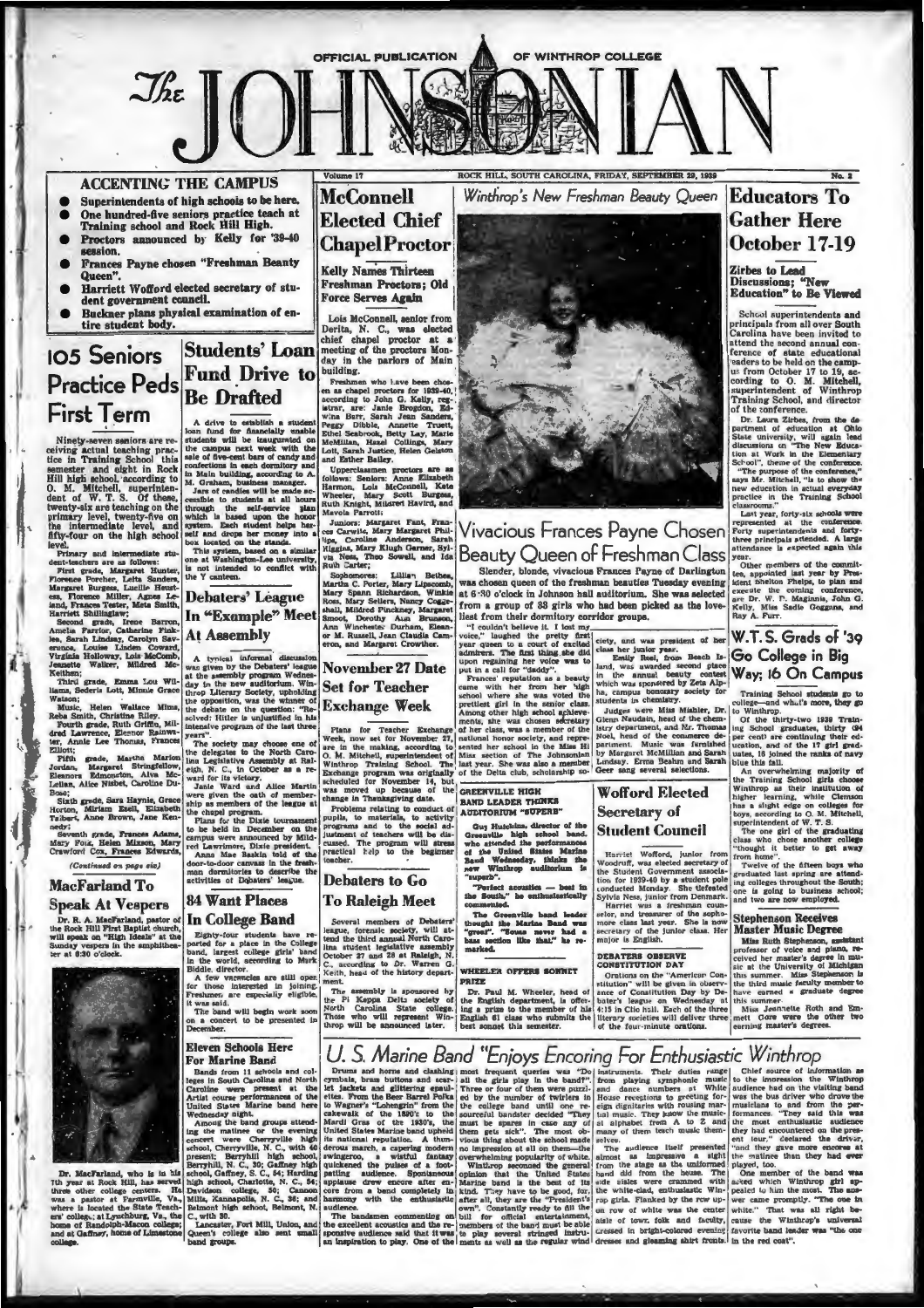### THE JOHNSONIAN

## Dr. Buckner Calm, Efficient As She Plans 1700 Examinations

Workroom, Office Added

**To Library Department** 

To Library Department conditions of contraction<br>of the second security of the contracted in the upstain particular<br>constructed in the upstain part of the library science department, is<br>according to Miss Gladys Smith, impor

ROCK'S

Laundry and Dry

Cleaning, Inc.

Where You Can Get Work

**Phone 718** 

ne to Please You"

As She Plans 1700 Examining the control of the most internal dispose of the most state in the present of the most state is the present of the most state in the state of the most state is the present of the most state of t

hundred girls would dimage most is the served is<br>structure. Since the served is the served in the server of cases I have been<br>propic, but not Dr. Bucknet . "If Soliding<br>exp. Philadelphia, and Rish compares allow mysel to

Debaters Invited

To Colorado Moet

# **Record-Making Freshmen Take Sophomore English**



From the first time in Winthrop's Metory, frequency have been enroled in sophomore English. These two dosen precedent-setting freshmen won this distinction through their exceptionally high grades in the placement tests gi

The names (not in order) are: Phyllis Tiadale, Betty Black, Josephine Cox, Marian E. John, Dorothea Del Seamo, Betty Lay, Marjorie Chaplin, Annette Truett, Marie Louise. Schwartz, Mary Martin, Jane Farney, Hazel Ashley.

Esther Bailey, Dorothy Mae Swindell, Edwina Barr, Hazel Collings, Emma Ellen Blah-<br>op, Lois Rhame, Sarah Justice, Alpha Hammond, Maria Moss, Dorothy Ann Sims, Ruby Pauline Young, and Mary Frances Cannon.

Little Termite Haunts Rogers Speaks to

## **Beta Pi Theta Bids Thirteen For Membership**

Martha Wofford, junior from<br>heenwood, has been added to the<br>enior staff of the Tatler, College ear book, as editorial editor, Coloration and the Tatler, Color<br>ording to Liswa Ellerbe, editorial year b  $tor, as$ 

in-chief.<br>
Marie Bethes, junior from Dil-<br>
Marie Bethes, junior for last year's<br>
junior staff, will serve again this<br>
year. Her name was omitted by<br>
error from the junior staff list<br>
that appeared in last week's John-<br>
con

Three Observe Schools<br>Dean Mowat Fraser, O. M. Mitchell, superintendent of Training<br>School, and Miss Sedie Goggans, of the schools and colleges of education, observed<br>the schools and colleges of<br>eenville last Thursday.

"He's a good"." declared Michael Michael (1941).<br>Maude Hall, hatructor in Engineer<br>this, es abe spoke of har printing and<br>numiance - appuide who has

Hall's "Land's End"

beam four pair weary for four<br>about home in the collaboration of the limit of the limit of the beam<br>and the beam of the read of Miss half in the read of the read of the<br>state in the read of the read of the read of the read ti, and the new<br>w ed the he

of savednad, and the nearest to an<br>of savednad, and the nearest to an<br>Min Hall.<br>Here only is he a speed, but<br>high in Hall.<br>he's immerial, isso, for the likelihour second right<br>follow seems to their sometime. In the sailly

## **Sophomore Group Makes Fourth Glee Club**

Fourth Glee Club<br>A sophence give club, made<br>A sophence give club, made<br>from last year's freshman club,<br>has been organized. This group,<br>where the direction of Dr. Except<br>throp give clubs to four. The other<br>throp give clubs

**STEVENSON** 

ted - Ren Now Playing-"STANLEY And LIVINGSTONE" SPENCER TRACT<br>RICHARD GREEKE **NANCY RELLY** n. Tues  $\mathbf{B}$  $\n **2**\n$ 

"Union Pacific" With JOEL McCREA<br>ARBARA STANWYCK

day, Bargain Day "Blondie Takes **A** Vacation"

Thurs. Pri. Rat.

**"HONEYMOON** IN BALI" FRED MACHURRAY<br>MADELINE CARROLL

**ALLAN JONES** "THE RADIS CAME

# **Alpha Psi Zetas** Possibilities of organizing a state-wide paychology society for undergreduate students was discussed by Dr. W. W. Rogers, head of the paychology department, at a meeting of Alpha Pul Zeta, campus paychology club, Tussday

Officers to fill the vecancie<br>created by the failure of the vice creased by the manyor on the received properties that this year will be obtonen at the characteristic space of the season in the season were discussed at the season were discussed at the the sessi<br>meeting.

Coffee and doughnuts were rved.

# "STRENGTH"

The American Bankers Association has been<br>in annual convention this week at Seattle,<br>Wash. The A. B. A. is perhaps the strongest<br>national organization in the United States,<br>representing not millions but billions of dollar

Mr. Delano said in part, "The resumption of<br>hostilities between the major European pow-<br>ors would seem that we are witnessing the<br>beginning of a fundamental struggle between<br>economic and social regimentation on one hand<br>an a free economy on the other.

"There will be heavy responsibilities placed<br>on all leaders of men. Banks are the nerve cen-<br>ters in the intricate and involved system by<br>which we live, cad there will be need for steady<br>hands. America is equipped for the

Notational hands are the and still hold<br>their all important position and influence in<br>this greatest of free societies. Their resources<br>today exceed Thirty Three Billion (\$33,000,000,000)<br>000,00) Dollars. Never in your hist

The "Old Reliable" possesses a feeling of<br>pride that .his institution operates under a<br>National Charter and never in the history of<br>this bank has it occupied a atronger position, a<br>position to adequately take care of not o

PEOPLES **NATIONAL BANK** "Born February, 1906"

For Membership<br>
unitation new membership<br>
Thicken new members were<br>
elected to Beta Pi Thets, national<br>
henceurs<br>
Prench acceleristy, st and the median Theorem and the new members<br>
to The Elizabeth Jehnon's class<br>
to Vien To Color Tange, campus from the original control of the original control and include the original control and a more to be held at Departer, Color and the energy of the response of the control of the control of the control **Wofford Added To Tatler Staff** COMIC DERATE PLANNED New Margins FLARINGO<br>conic debate or discussion<br>be spensored on Tuesday, Oc-<br> $r: 10$ , at 6:30 c'elock in old<br> $r: 10$ , according to Mary Durby, a<br>dent. Members of the factory matrice of the factor of the factory<br>on charge.

onuan.<br>Martha is society editor of the<br>ohnsonian, College weekly. She<br>ras a freshman counselor her<br>ophomore year.

**BAKER'S SHOE RENEWRY** "Call for and Dallvery dervice

**DON'T WAIT TO TRY THE NEW CORN CHIPS!** 

uober<br>Main

and ad

**LET US MAKE NEW LAST YEAR'S FALL SHOES** 

At

They're Crispy...

They're Crunchy...

They're Always Fresh ...

**Buy Them at** 

THE CANTEEN

5c A Bag



 $-99.198$ 

## PWA Gives \$9,000 For New Equipment In Thurmond Hall

An amended grant of \$9,315 has<br>been given by the Public Works<br>administration for purchasing new<br>equigment for Thurmond hall, the<br>new home economics building, ac-<br>cording to A. M. Graham, business<br>manager.

anager.<br>Practically all of the old ho

manus<br/>recononics couplement has already becomomic supernomic becomomic summer<br/>with the ready for the building with the ready for the number of the<br/>manus of the matter summer of the number of the number of<br/>

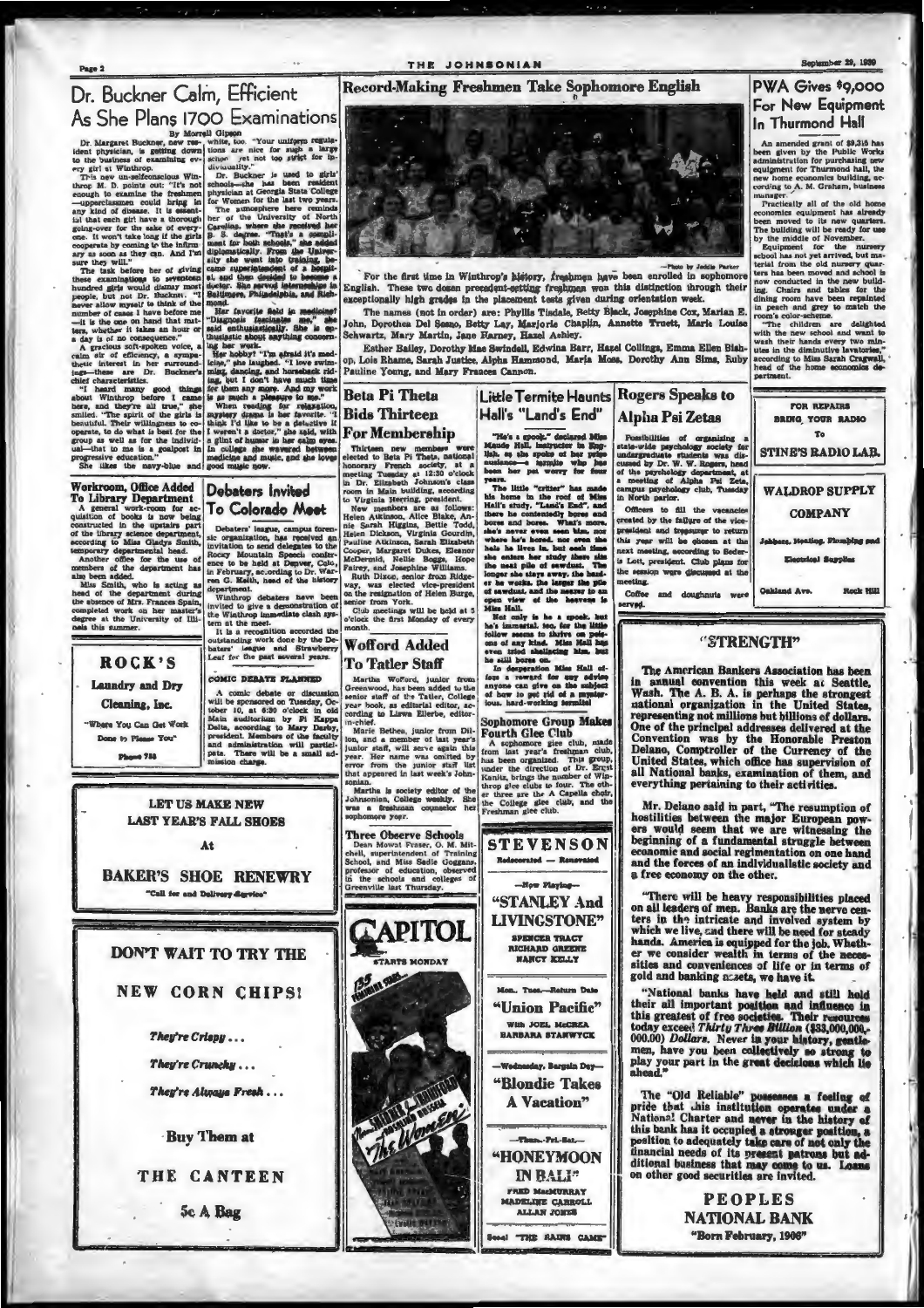

sland.<br>Mrs. Glover attended Winthrep<br>he winter of '37-38, summer<br>hool at the University of Louis-<br>na and was a junior at the Uni-<br>grally of South Carolina last

By Town Girl's Club **Eige Tourn Girl's Club**<br>The members of Beta Sigman<br>Delta, town girl's social club, hon-<br>ored the new members with a boundary conduction<br>formal banquet last Friday night.<br>The dimner, which was given at<br>Miss Ann Erakine's t

## Dining-Room Girls Are **Guests at Y Party**

Graves are Y Parry to change the distribution of the distribution of the distribution of the matrice of the variable of the content of the variable state of the variable of the variable paper which was given in Johnson hal

WADRLE HAS DINNER PARTY Miss Constance Wardle had several guests for Sunday dinner in creation of Sunday Read, Mr. Roder Read, Mr. Roder Read, Mr. Roder Read, Mr. Roder Read, Mr. Roder Read, Mr. Pred. Felex, Miss Functions



**Ircher Hosier** For Lovely M

**Belk's Dept. Store** 

ó

Here and There

euse. Bean East G. Attention age a change of the local<br>guest. a compared to the conduction of the local control of the conduction<br>in the conduction of the second particular of the conduction of the<br>seconduction of the seco

officers which will be October 6.<br>
Maybe the conomists of the na-<br>
Maybe the conomists of the near typing to get us out of the<br>
rece, but the stylists and hatters<br>
rece, but the stylist and hat the rece of the conomist of WARDLE FESTIVAL

Miss Constance Wardle of the<br>music department has been ap-<br>pointed chairman for York county<br>for the Columbia Music Festival

At

All<br>Wool<br>Skirk

**favy** 

**PENNEY'S** 

**JUST WHAT YOU GIRLS** 

WANT IN SPORT TOGS!

**PENNEY'S** 

**98c** 

Each

Miss Constance Wardle had as<br>
ber guest last week Miss Mary<br>
Fishburne of Columbia, who is<br>
now instructor in piano at the<br>
University of Michigan.

They Leave the Campus.<br>ose attending the Ral

mmmmmm Goldrush **FOR SMART** 

**'39 ms!** 

函 It's the fe

SIXTY CENTS

Reggy Sage MANICURE POLIS

mmmm **Duv** 

Phillip's Drug Co.

ium.<br>Marjorie, from Richli

ò.

## Soph French in **Placement Test**

Tw men made su Twenty-flue freshmen made su-<br>perior rating on the French place-<br>ment tests conducted during Or-<br>tentation week and were permit-<br>ted to enroll in regular sophomere-<br>French classes this year, accord-<br>ing to Dr. Elizabeth Jo

**Ashwood School Program** Ashwood School Program<br>
Mis Saide Gegana, protessor<br>
of estucation, spent Mooday<br>
of estucation, spent Mooday<br>
through Wednesday at Ashwood<br>
Resettlement Area, near Bishop-<br>
viled to plan a program for the<br>
viled to plan a

will please form at the Pen Counter

**The Parker** 



Togs and Trapping

"Tailspin", Saturday's Show, Is A Thrill of Planes, Spills, Speed

By Rooman Guess small, **Developed and the control of the control of the control of the small of the small of the small of the small of the small of the small of the small of the small of the small of the small of the smal** 

Breakfast... \* reach 35c-50c 40 Sunday, 80c

a 459-J for Special Wal **Dh** Breakfasts. Lunches. or Dis

**Plenty of Time** to serve **Anything to Eat** for You  $at$ The

**SEE** 

**In VARSITY GRILL** 

**FALL SUGGESTIO** Furniture

J. E. Bass & Sons

Page 6





**VACUMATIC#ED** 

fet, a wholly original<br>And there's nothing<br>th Point of 14 K Clold,

makes its formal bow

Smarter, Smaller, Slimmer, Trimmer<br>Yet Far Mare Room for ink Because of 14 Fewer Parts

nitante

**TELEVISIO** July Sules

> **85 to \$12.50** ici<sup>c</sup>a in Áite<br>Listo nu S.E



By Rosanne Guess -**Four Senators**  $rac{1}{1}$ Marjorie Denny, Ann Thomas,<br>Edith Bedenbaugh, and Betty<br>Richardson were elected senior<br>class senators for 1939-40 at a

president of Tri-Beta, a model the Student Government<br>eil, and of the Secondary

ed, and of the Secondary Education<br>Line discussions and the Secondary Education and the acceleration<br>tary of the senior class, a member of the secondary and a member of<br>Education control of the secondary of Strawberry Leaf

25 Frosh Rate

Writers' Have Tryouts WEITCHE MANUEL THREE MANUEL OF WINDOWS SIZE CHAPTER of Writers' club to hand in original writers' club to hand in original writers' club to hand in original writers' club to hand in original writers of the manuel of the ma

**Stag Lines** 

meeting of the seniors<br>6:30 o'elock in the m rs Monday at

ing to consect the property of the property of the principle in the spin section of the modern has the modern beam of the modern of the modern of the modern of the modern of the modern of the modern of the modern of the s

Goggans Helps Plan